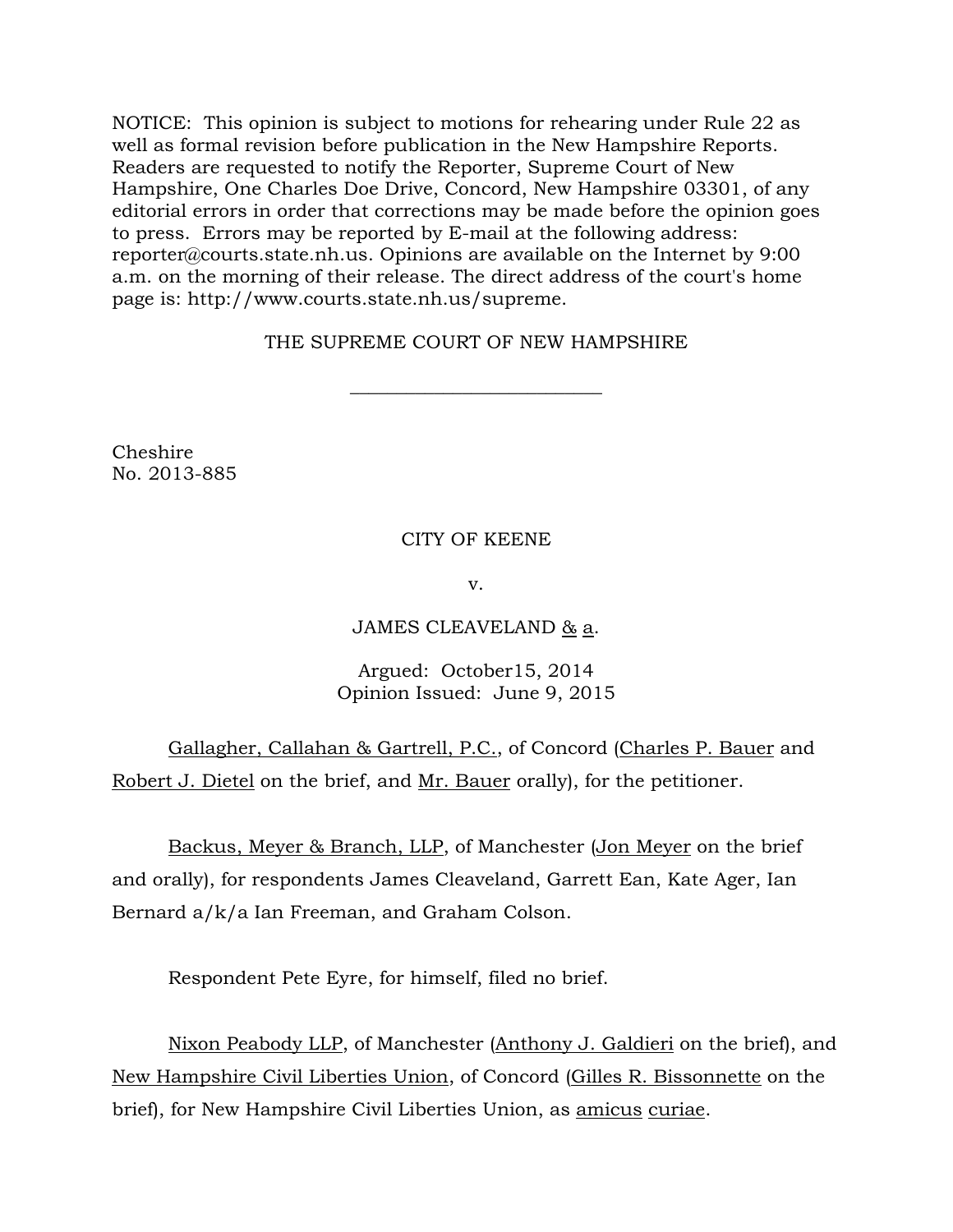New Hampshire Municipal Association, of Concord (Stephen C. Buckley, on the brief and orally) as amicus curiae.

BASSETT, J. The petitioner, the City of Keene, appeals an order of the Superior Court (Kissinger, J.) dismissing its claims of tortious interference with contractual relations, negligence, and civil conspiracy, and denying its request for preliminary and permanent injunctive relief. The City filed suit against the respondents, James Cleaveland, Garrett Ean, Kate Ager, Ian Bernard a/k/a Ian Freeman, Graham Colson, and Pete Eyre, because they followed closely behind the City's parking enforcement officers (PEOs) on their daily patrols through downtown Keene, videotaping them, criticizing their work, and putting money into expired parking meters before a parking ticket was issued. After an evidentiary hearing, the trial court dismissed the action, ruling that the City's claims were barred by the First Amendment to the United States Constitution. U.S. CONST. amend. I. The trial court also denied the City's petition for preliminary and permanent injunctive relief. We affirm in part, vacate in part, and remand.

I

The following facts are drawn from the City's pleadings, or were adduced at the evidentiary hearing. The City employs PEOs to enforce motor vehicle parking laws and regulations in Keene. The PEOs patrol downtown Keene on foot and in marked vehicles, monitoring parking meters and issuing parking tickets. In December 2012, the respondents began protesting parking enforcement in Keene. On an almost daily basis, the respondents followed closely behind the PEOs, identifying expired parking meters and filling the meter before a PEO could issue a ticket, a process referred to by the respondents as a "save." When the respondents "save" a vehicle, they leave a card on the vehicle's windshield that reads: "Your meter expired! However, we saved you from the king's tariff!" The respondents also: videotaped the PEOs from a close proximity; called the PEOs names such as "f\*\*\*\*\*g thief," "coward," "racist," and "b\*\*\*h"; criticized the PEOs for issuing tickets; encouraged the PEOs to quit their jobs; and waited for the PEOs during their breaks, including waiting outside restrooms. The respondents testified that they engage in these activities to protest parking enforcement because they believe that parking is not a criminal act, and that parking tickets are a "threat against [the] people." The PEOs testified that they repeatedly asked the respondents to stop their activities, complained to the Keene police department, and reported the respondents' activities to the city attorney.

In 2013, the City petitioned for preliminary and permanent injunctive relief, alleging tortious interference with contractual relations and civil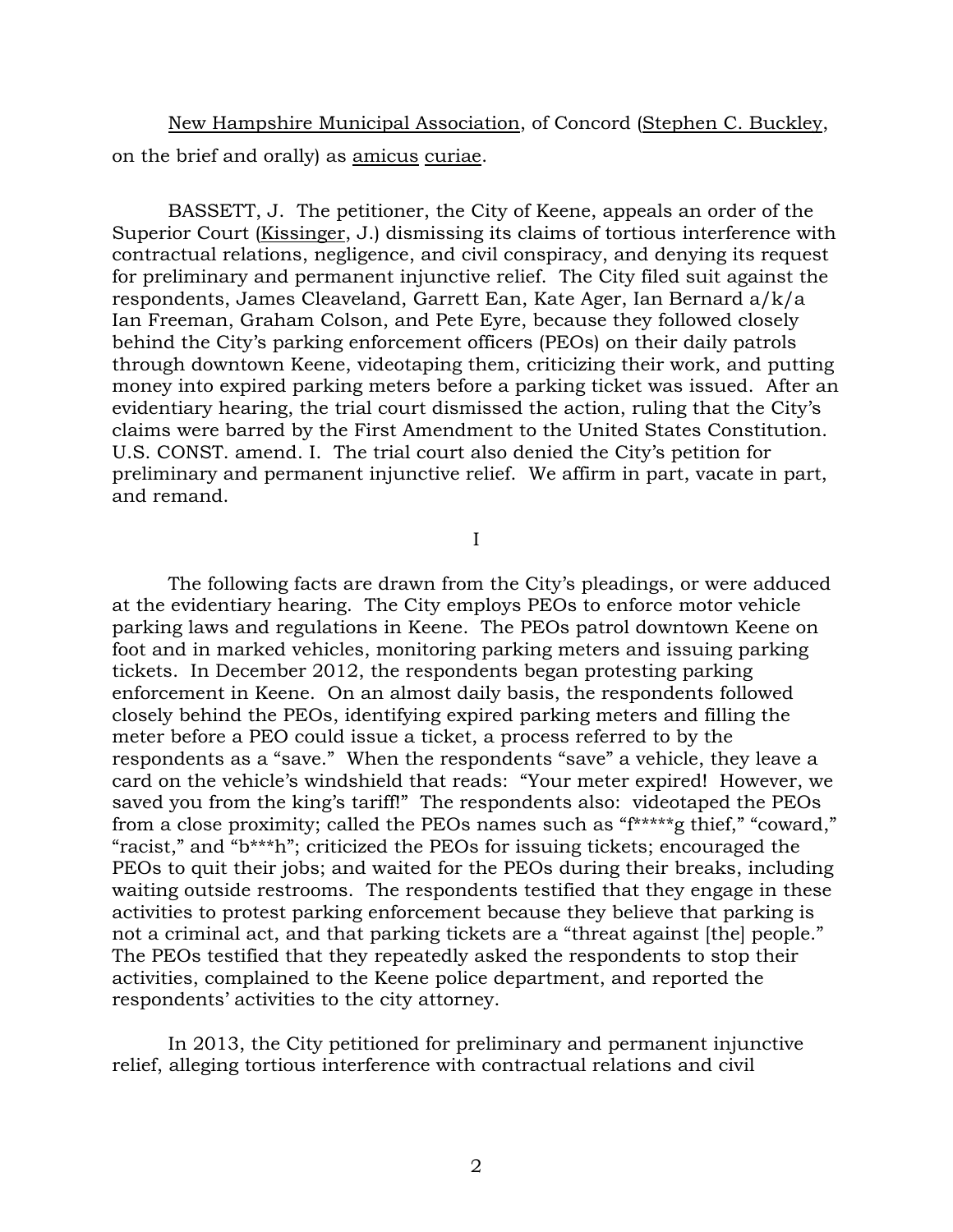conspiracy to commit tortious interference.1 The City asserted that the respondents, acting individually and in concert, tortiously interfered with the City's contractual relations with the PEOs by engaging in persistent and ongoing efforts to prevent them from performing their official duties, thus creating a hostile work environment for the PEOs. The City sought to enjoin the "Respondents, or anyone under their direction, supervision, employment, or control" from "coming within," "video recording," or "communicating with any PEO" within "a safety zone of fifty (50) feet of any PEO while that PEO is on duty performing his or her employment duties as required by the City of Keene." The City did not seek to prevent the respondents from filling meters. The petition contained the following statement:

[The City] does not seek an Order to prevent Respondents from exercising their constitutional rights to video record the PEOs from a comfortable remove or otherwise to express their opinion; rather, [the City] seeks only to prevent Respondents from taunting, interfering with, harassing, and intimidating the PEOs by establishing a safety zone between the PEOs and [the] Respondents while the PEOs are performing their duties.

The respondents filed a motion to dismiss, arguing that the City's petition failed to state a claim for tortious interference, and that the claim violated their right to free speech under the First Amendment of the Federal Constitution and Part I, Article 22 of the New Hampshire Constitution, as well as their right to government accountability under Part I, Article 8 of the New Hampshire Constitution. See U.S. CONST. amend. I; N.H. CONST. pt. I, arts. 8, 22.

Shortly thereafter, the City filed a separate civil complaint against the respondents, requesting a jury trial and seeking money damages for injuries sustained by the City because of the respondents' tortious interference with contractual relations and negligence. These claims were based upon the same factual allegations as those set forth in the City's petition for injunctive relief.

The trial court held a three-day evidentiary hearing and heard legal argument on both the City's petition for preliminary injunctive relief and the respondents' motion to dismiss. The PEOs testified that the close proximity of the respondents — sometimes only a foot away from them — caused the PEOs anxiety and made them feel harassed. One PEO testified that he was

 $\overline{a}$ 

<sup>&</sup>lt;sup>1</sup> The City's original petition for injunctive relief, filed in May 2013, alleged only tortious interference with contractual relations. In July 2013, the City filed a motion to amend its petition to add a claim of civil conspiracy. It appears that the trial court had not ruled on the City's motion to amend at the time of the evidentiary hearing. However, because the trial court order identifies civil conspiracy as one of the claims filed against the respondents, we construe the order as having implicitly granted the City's motion to amend and briefly address this claim in this opinion.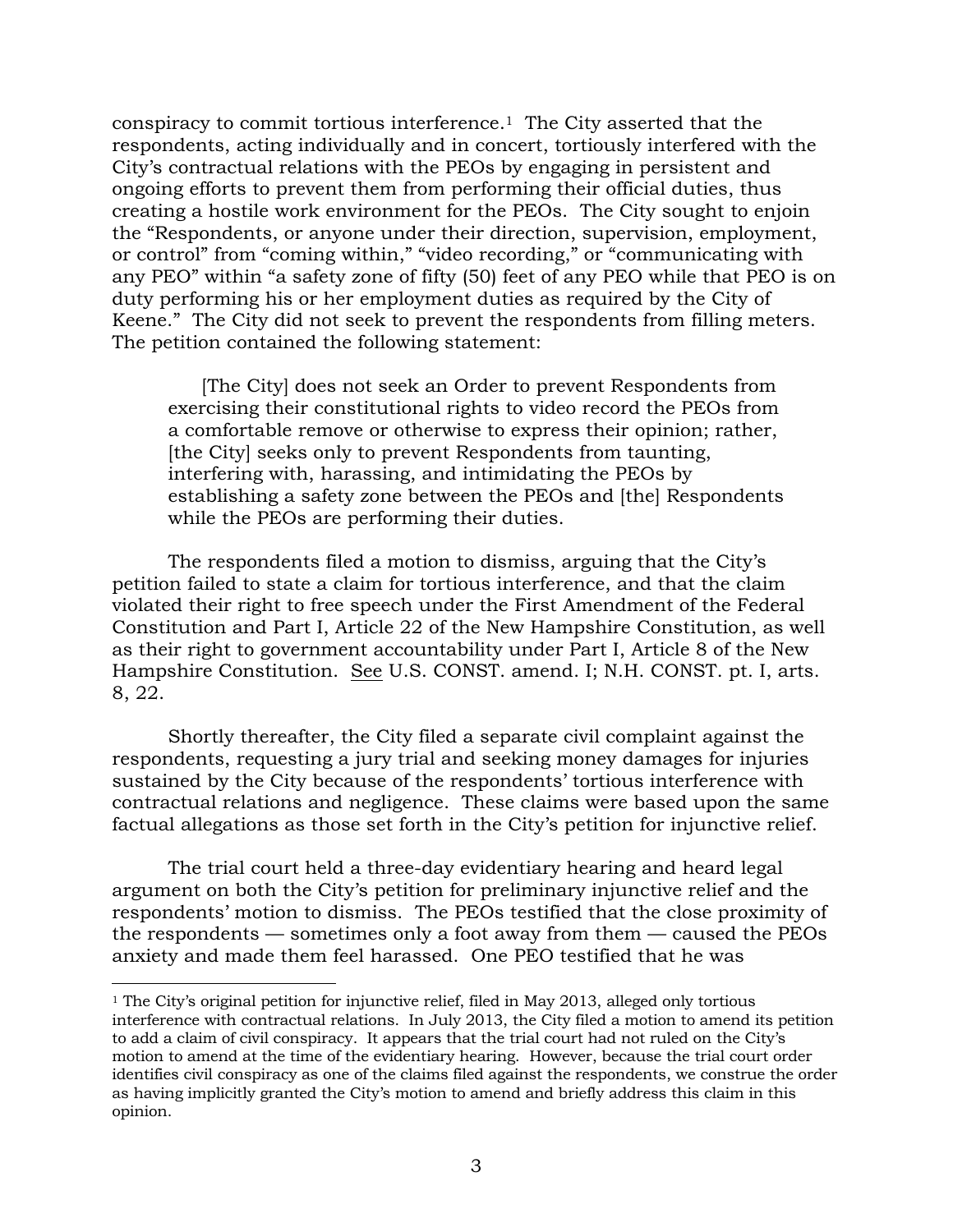sometimes followed on his patrols by two or three of the respondents at the same time, and that they followed him so closely that if he turned around, they would bump into him. He ultimately resigned because "the constant harassment and intimidation [had] started to boil over into [his] personal life and [his] time off," and he felt he was "backed into a corner." Another PEO testified that she is "tense and uptight all the time" because of the "awful anticipation" of "waiting for [the respondents] to show up," and claimed that she is unable to do her job because she is "trying to avoid [the respondents]." A third, who complained that the respondents waited outside her car and followed her in and out of city buildings on her breaks, testified that she does not feel safe when the respondents follow her at work. She also testified that, on one occasion, one of the respondents grabbed her wrist when she attempted to remove one of the respondents' cards from a car windshield. She has changed her work schedule to avoid the respondents, and has considered quitting her job. The City also offered testimony about the risk to public safety: specifically, that the respondents distract the PEOs as they drive on city streets, and that the respondents "dart[ ] across" the street, which the City asserted could result in pedestrian injuries or vehicle collisions.

Several of the respondents testified as well. Cleaveland stated that an injunction requiring the respondents to stay away from the PEOs would be a "considerable infringement" on the respondents' ability to get their message to the public, and might create an antagonistic environment by requiring the respondents to raise their voices to be heard. The respondents also asserted that distances between five and fifteen feet away from the PEOs were "ideal" for their activities, and that videotaping required closer proximity to the PEOs than filling meters.

During the course of the hearing, the City narrowed its request for injunctive relief. First, rather than seeking the originally requested injunction that would bar the respondents "from coming within" 50 feet of any on-duty PEO, it modified its request, asking that the respondents be prohibited from engaging in "touching, taunting, obstructing, detaining, hindering, impeding, blocking, [and] intimidating or harassing" conduct within a 30-foot "safety zone" around the PEOs. The City explained that it was not seeking to enjoin the respondents from merely "being within the proximity of the officers"; rather, it was seeking to prohibit the respondents from being "in their proximity and engag[ing] in the behavior" alleged. (Emphasis added.) Next, at the close of the hearing, the City again narrowed its requested relief, asking the trial court to order a "safety zone" around an on-duty PEO of 15 feet — approximately the distance between two parking meters — or "any other reasonable injunction that the Court deems appropriate." The City emphasized that it did not seek to restrict the content of the respondents' speech, and acknowledged to the trial court that they had constitutionally protected rights to "videotape," "have discourse," and "get their message out" as long as they did so from "a reasonable distance back." See Glik v. Cunniffe, 655 F.3d 78, 82 (1st Cir.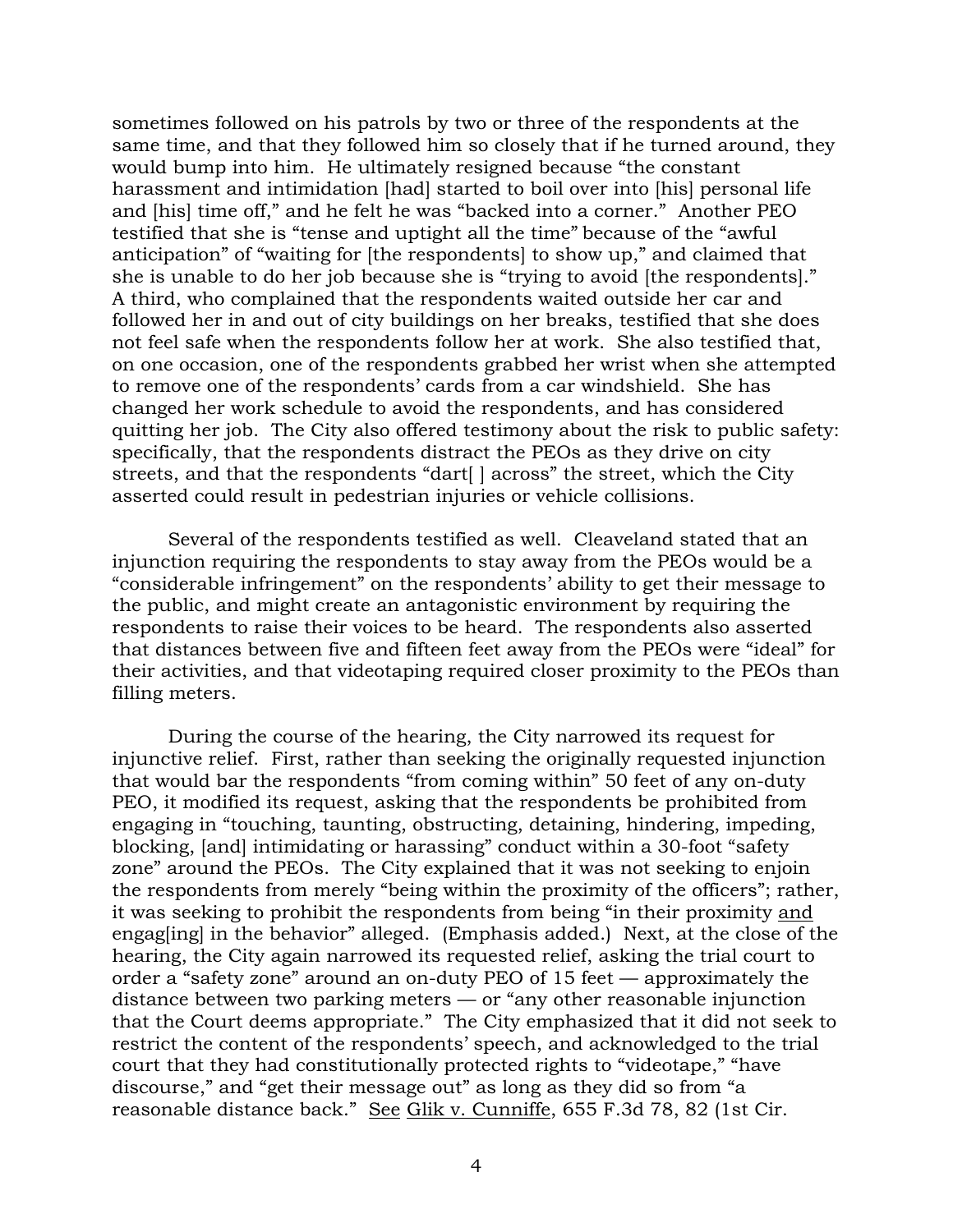2011) ("The filming of government officials engaged in their duties in a public place . . . fits comfortably within [First Amendment] principles."). The City sought to restrict only those aspects of the respondents' conduct that were interfering with the PEOs' ability to perform their jobs.

The trial court granted the respondents' motion to dismiss. After expressing skepticism as to the viability of the City's tortious interference claim under these circumstances, the trial court concluded that it "need not reach this issue as the enforcement of [the tortious interference claim] is an infringement [up]on the Respondents' right to free speech and expression under the First Amendment of the Federal Constitution."

Relying upon Snyder v. Phelps, 131 S. Ct. 1207, 1215-19 (2011), the trial court analyzed the respondents' actions and concluded that their speech and expressive activities involved a matter of public concern and occurred in a traditional public forum — the streets and sidewalks of Keene — and, therefore, were "entitled to special protection" under the First Amendment. Snyder, 131 S. Ct. at 1219. The trial court explained that the First Amendment protects "sharing common views," "peaceful pamphleteering," and the videotaping of government officials, and noted that "[m]erely because many people disagree with the Respondents as to the role of parking enforcement in Keene does not subject their speech and expressive conduct to lesser protections." The trial court observed that, although the City could lawfully impose reasonable time, place, and manner restrictions on the respondents' activities, imposing liability for tortious interference would:

unreasonably prevent the Respondents[ ] from exercising their right to free speech. . . . [W]hether a tortious interference claim exists depends on whether a jury finds the Respondents' conduct "improper." Such a subjective standard creates an unreasonable risk that the jury will find liability on the basis of the jurors' tastes or views, or perhaps on the basis of their dislike of a particular expression.

(Quotations and citations omitted.) The court also denied the City's request for injunctive relief, reasoning that neither a temporary nor permanent injunction was warranted "[g]iven the dismissal of the tortious interference claim." This appeal followed.

II

The City first argues that the trial court erred when it dismissed the City's tortious interference, civil conspiracy, and negligence claims. Although the City acknowledges on appeal that the content of the respondents' speech is constitutionally protected, and that the respondents have a constitutionally protected right to videotape the PEOs, it argues that the respondents' actions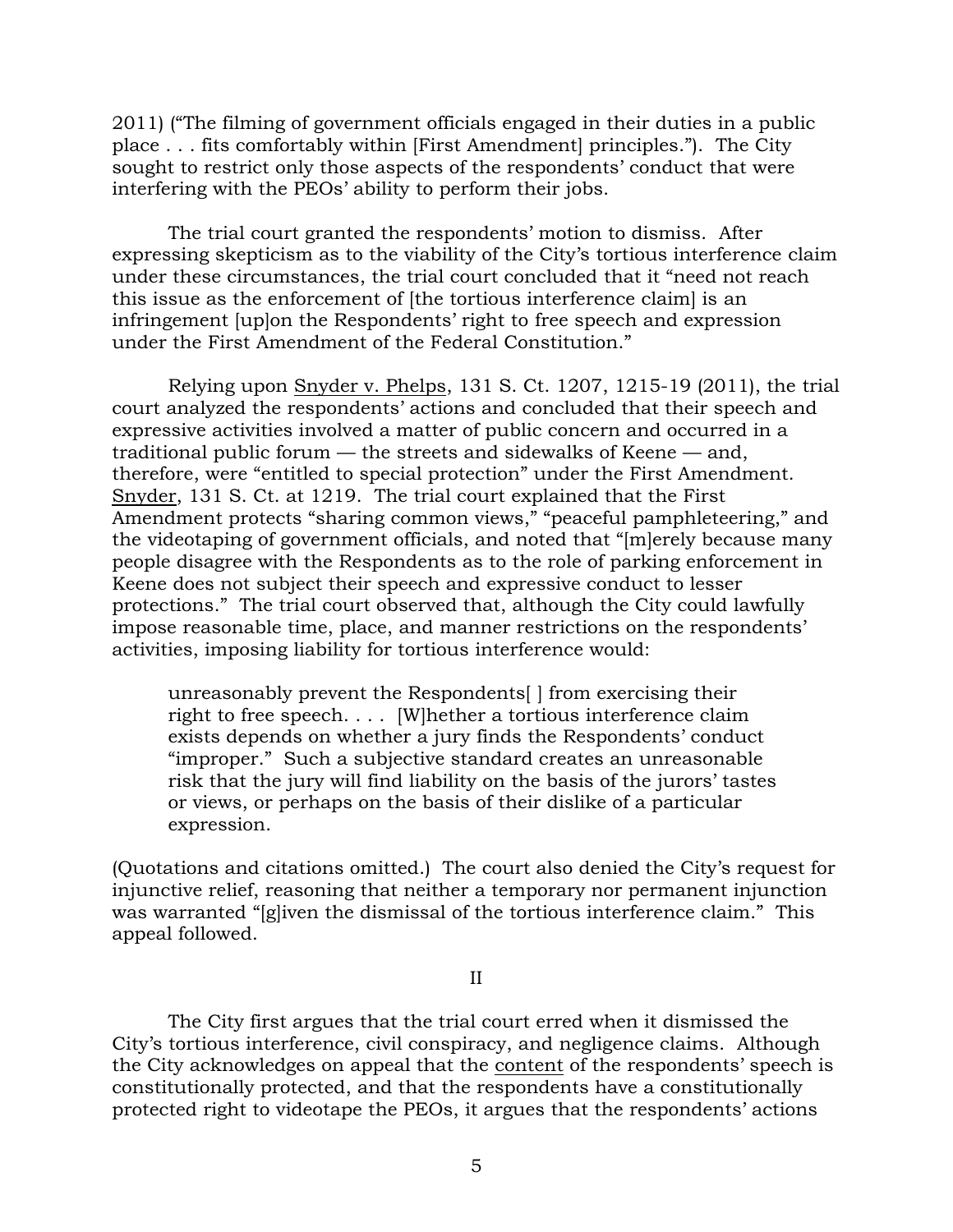— "following closely, chasing, running after, approaching quickly from behind, lurking outside bathrooms, yelling loudly, and filming from close proximity" constitute "improper" interference with the PEOs' employment duties. The City contends that this conduct is "significantly harassing behavior under the guise of political expression," and, therefore, not constitutionally protected. The City asserts, therefore, that a jury may impose tort liability without unconstitutionally burdening the respondents' right to free speech. The respondents counter that the trial court correctly ruled that it would violate the First Amendment to allow the City's civil claims to proceed to a jury. These arguments present a question of constitutional law; therefore, we review the trial court's analysis de novo. State v. Bailey, 166 N.H. 537, 540 (2014). Although we normally address constitutional questions first under the State Constitution and rely on federal law only to aid in our analysis, see State v. Ball, 124 N.H. 226, 231-33 (1983), because the trial court ruled that the respondents' activities were protected under the Federal Constitution and did not address the respondents' arguments under the State Constitution, we first address the parties' arguments under the Federal Constitution.

To establish liability for tortious interference with contractual relations, a plaintiff must show that: "(1) the plaintiff had an economic relationship with a third party; (2) the defendant knew of this relationship; (3) the defendant intentionally and improperly interfered with this relationship; and (4) the plaintiff was damaged by such interference." Hughes v. N.H. Div. of Aeronautics, 152 N.H. 30, 40-41 (2005) (emphases omitted). Whether the alleged conduct is "improper" requires an "inquiry into the mental and moral character of the defendant's conduct." Brownsville Golden Age Nursing Home, Inc. v. Wells, 839 F.2d 155, 159 (3d Cir. 1988) (quotation omitted). "Action is not improper when the interference in contractual relations fosters a social interest of greater public import than is the social interest invaded." Id. (quotation omitted); see Restatement (Second) of Torts § 766 cmt. c at 10  $(1965)$  ("The issue is whether in the given circumstances [the defendant's] interest and the social interest in allowing the freedom claimed by him are sufficient to outweigh the harm that his conduct is designed to produce.").

Initially, we note that we share the trial court's skepticism as to whether a tortious interference claim can exist when private citizens engage in protest of the government. However, we need not decide whether a viable tortious interference claim can exist under the circumstances present in this case because we agree with the trial court that holding the respondents liable for tortious interference based upon their alleged activities would infringe upon the respondents' right to free speech under the First Amendment.

"The Free Speech Clause of the First Amendment — 'Congress shall make no law . . . abridging the freedom of speech' — can serve as a defense in state tort suits . . . . " Snyder, 131 S. Ct. at 1215. "[S]peech constituting a state-law tort is not necessarily unprotected speech," and, as the United States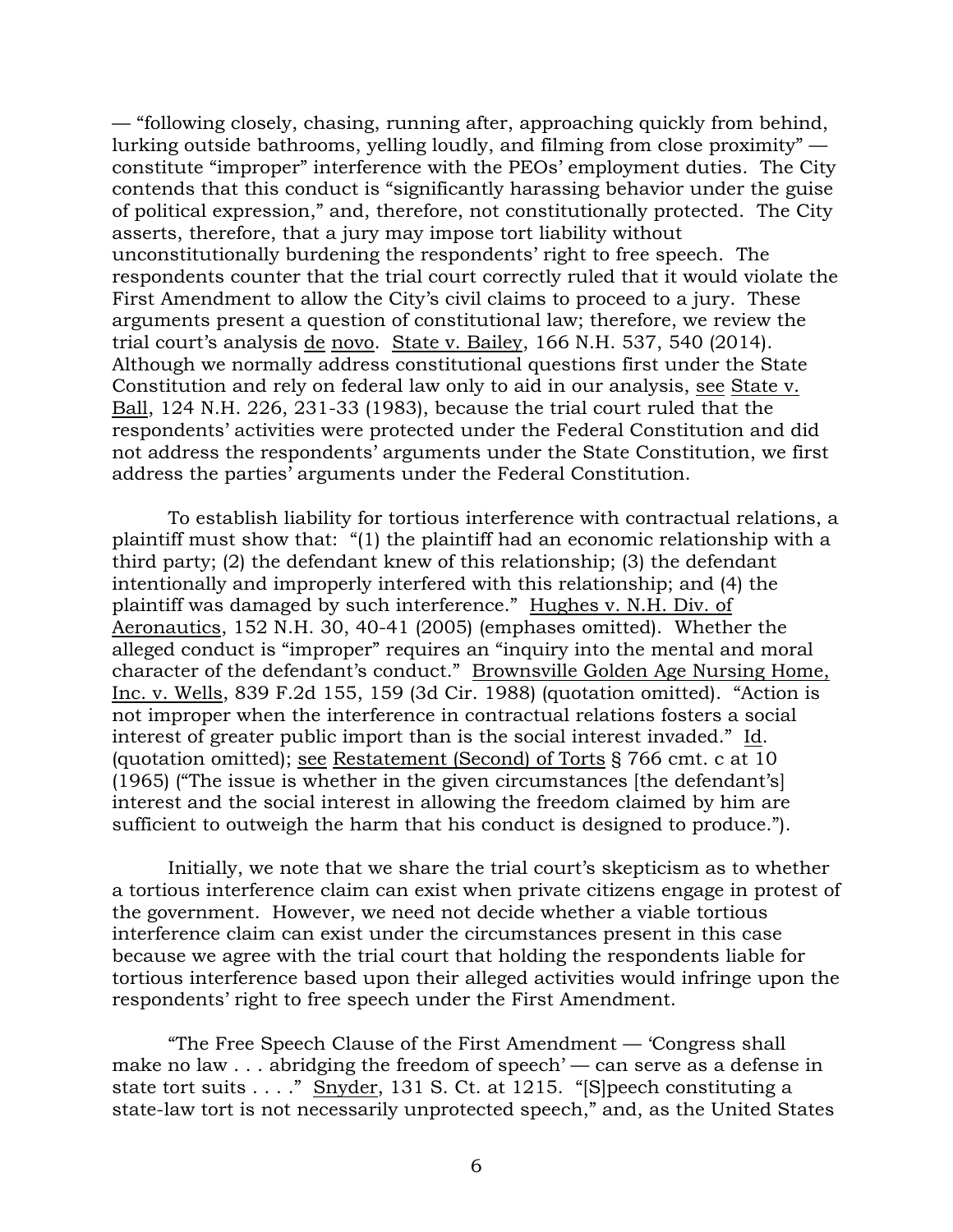Supreme Court has made clear, "states may not regulate speech merely because the speech is defined as a state-law tort." Coplin v. Fairfield Public Access Television, 111 F.3d 1395, 1401 n.2 (8th Cir. 1997). That is why the First Amendment bars certain state tort claims. See Snyder, 131 S. Ct. at 1220 (holding that First Amendment bars claims of intentional infliction of emotional distress, intrusion upon seclusion, and civil conspiracy against nonviolent funeral protestors).

Whether speech is constitutionally protected requires an analysis of whether the "speech is of public or private concern, as determined by all the circumstances of the case," including whether the challenged activities take place in a traditional public forum. Id. at 1215. "Speech deals with matters of public concern when it can be fairly considered as relating to any matter of political, social, or other concern to the community  $\dots$ ." Id. at 1216. Speech on matters of public concern "is at the heart of the First Amendment's protection." Id. at 1215 (quotation omitted). "That is because speech concerning public affairs is more than self-expression; it is the essence of selfgovernment." Id. "Deciding whether speech is of public or private concern requires us to examine the content, form, and context of that speech, as revealed by the whole record." Id. at 1216 (quotations omitted). "In considering content, form, and context, no factor is dispositive, and it is necessary to evaluate all the circumstances of the speech, including what was said, where it was said, and how it was said." Id.

On appeal, the City does not challenge the trial court's conclusions that the content of the respondents' speech is protected by the First Amendment because it relates to a matter of public concern, and that the respondents' activities take place in a traditional public forum — the sidewalks and streets of Keene. As the trial court observed, the respondents' speech — criticizing the PEOs for enforcing parking regulations and questioning the City's authority to regulate parking — plainly relates to issues of public concern because it involves challenging "the political authority of the City." Although certain aspects of the respondents' speech — such as referring to the PEOs in a derogatory fashion — may "fall short of refined social or political commentary, the issues they highlight . . . are matters of public import." Id. at 1217. Indeed, the Supreme Court has concluded that the content of protected speech "cannot be restricted simply because it is upsetting or arouses contempt." Id. at 1219.

The City nonetheless asserts that specific aspects of the respondents' conduct — "following closely, chasing, running after, approaching quickly from behind, lurking outside bathrooms, yelling loudly, and filming from close proximity" — is not protected by the First Amendment. The City contends that this particular conduct — the lawfulness of which it continues to challenge, and which, for the purpose of clarity, we will refer to as the "challenged conduct" — has a tortious impact on the PEOs, and it would not violate the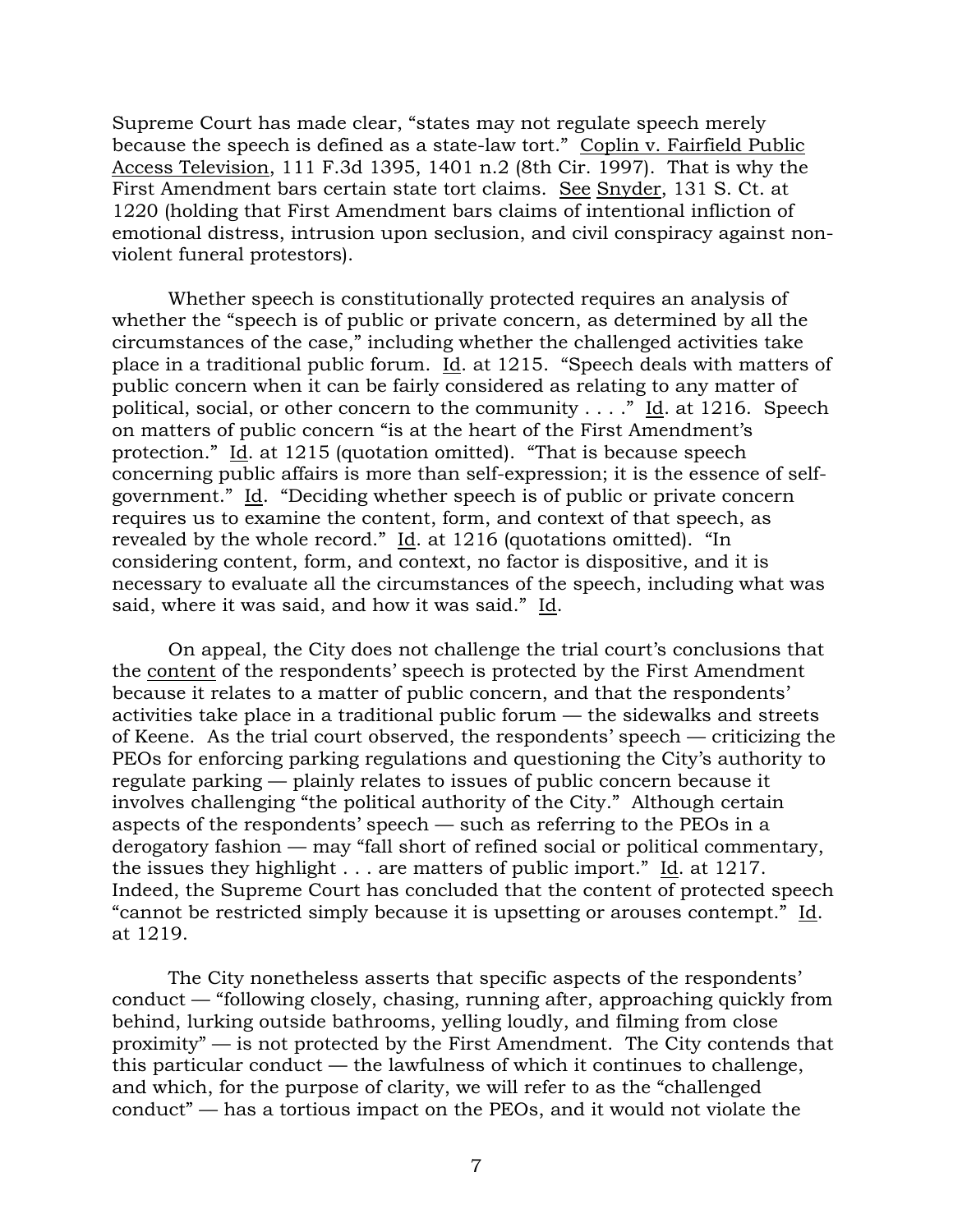First Amendment either for a jury to adjudicate the City's claims, or for the trial court to potentially subject the respondents to tort liability for the challenged conduct. The respondents counter that "[e]ven those activities that did not involve speech [are] expressive conduct entitled to First Amendment protection," and, therefore, are insulated from tort liability. They assert that, "absent acts of significant violence," the First Amendment protects their nonverbal acts from tort liability. We agree with the respondents.

As the Supreme Court has observed, "the presence of activity protected by the First Amendment imposes restraints on the grounds that may give rise to damages liability." NAACP v. Claiborne Hardware Co., 458 U.S. 886, 916-17 (1982). For instance, the First Amendment protects the right of individuals to engage in public protest for the purpose of influencing societal or governmental change, even if that protest activity causes economic harm. See id. at 916; see also State of Mo. v. Nat. Organization for Women, 620 F.2d 1301, 1317 (8th Cir. 1980) ("[T]he right to petition is of such importance that it is not an improper interference even when exercised by way of a boycott."). Further, "[w]hile the State legitimately may impose damages for the consequences of violent conduct, it may not award compensation for the consequences of nonviolent, protected activity." Claiborne Hardware Co., 458 U.S. at 918. The First Amendment is implicated because the mere threat of tort liability for engaging in protected activity may undermine "the free and robust debate of public issues," and "pose the risk of a reaction of self-censorship on matters of public import." Snyder, 131 S. Ct. at 1215-16 (quotations omitted); cf. Claiborne Hardware Co., 458 U.S. at 931-32 ("The rights of political association are fragile enough without adding the additional threat of destruction by lawsuit." (quotation omitted)).

In Claiborne Hardware Co., a group of merchants sought damages in tort for malicious interference with their businesses — a tort analogous to the tortious interference claim made in this case — after civil rights activists organized a boycott of their businesses. Id. at 889-91. The protesters engaged in a pattern of "intimidation, threats, social ostracism, [and] vilification" of potential black customers to discourage them from patronizing the boycotted establishments. Id. at 894. Some of the protesters committed violent acts. Id. at 916. The Supreme Court concluded that the "use of speeches, marches, and threats of social ostracism cannot provide the basis for a damages award." Id. at 933; see also Organization for a Better Austin v. Keefe, 402 U.S. 415, 419 (1971) (allowing organization to hand out leaflets about "practices [that] were offensive to them" because "so long as the means are peaceful, the communication need not meet standards of acceptability"). The Court further held that although violent conduct "is beyond the pale of constitutional protection," because violence did not "color[ ] the entire collective effort," the protesters' non-violent activity was constitutionally protected and not subject to tort liability. Claiborne Hardware Co., 458 U.S. at 933.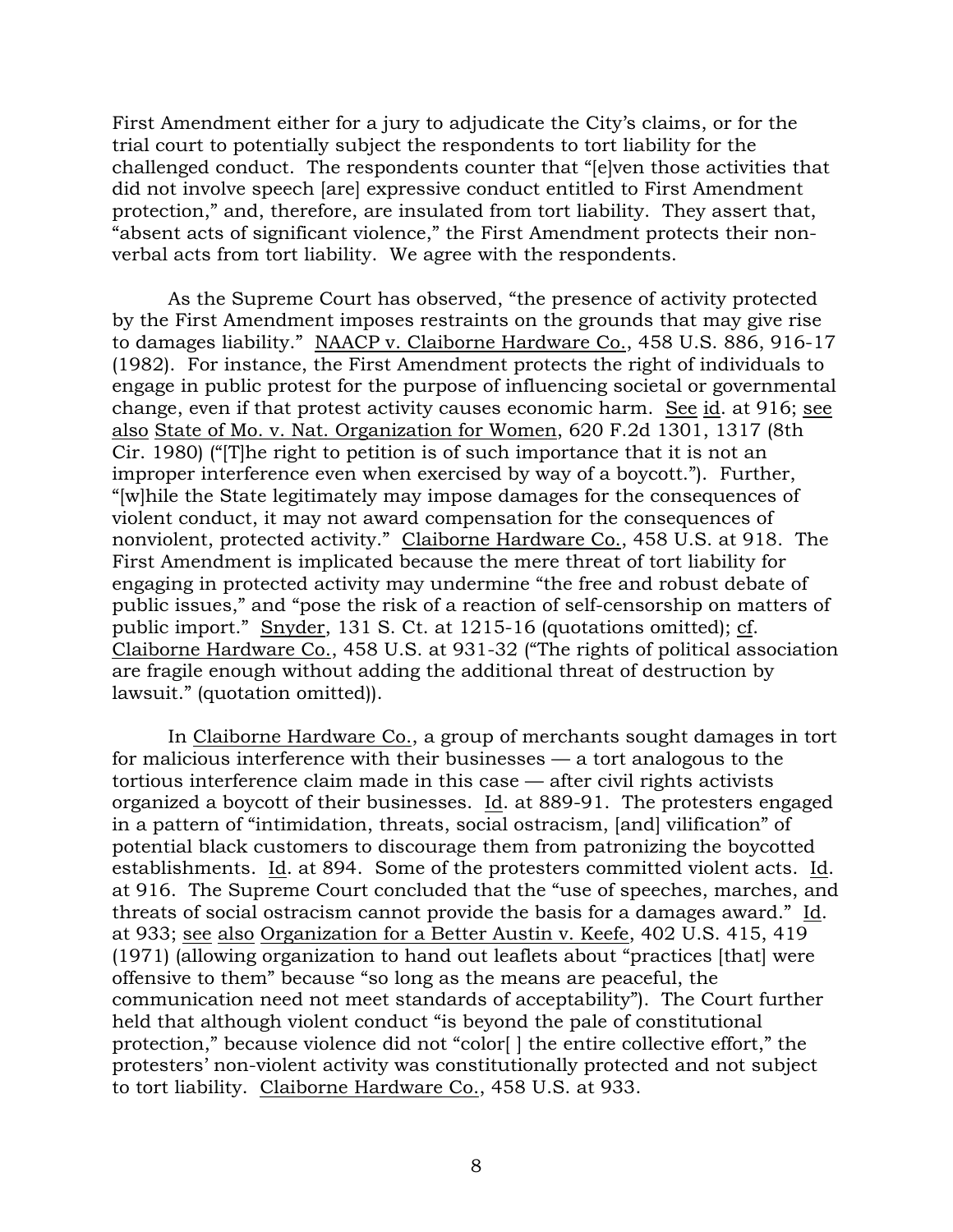Here, the challenged conduct, like the respondents' protected speech, is intended to draw attention to the City's parking enforcement operations and to persuade the PEOs to leave their positions. There is no allegation that the challenged conduct involves violent conduct. See id. at 918. Moreover, conduct "does not lose its protected character . . . simply because it may embarrass others or coerce them into action." Id. at 910. We hold, therefore, that the First Amendment shields the respondents from tort liability for the challenged conduct. Id. at 933. Accordingly, we conclude that the trial court correctly determined that enforcing the City's tortious interference with contractual relations claim would violate the respondents' First Amendment rights. Given this conclusion, we need not reach the respondents' argument that the tortious interference claim is also barred by the State Constitution.

Because we hold that the First Amendment bars the City from pursuing its claim for tortious interference with contractual relations, we also conclude that the First Amendment bars the City from pursuing its claim that the respondents are liable for conspiring to commit the very same tort. See Snyder, 131 S. Ct. at 1220.

The City also argues that the trial court erred when it dismissed the City's negligence claim. However, the City has failed to develop this argument sufficiently for our review. See Auger v. Town of Strafford, 156 N.H. 64, 68 (2007). Therefore, we affirm the trial court's dismissal of the City's claims of tortious interference with contractual relations, civil conspiracy, and negligence.

### III

The City next argues that the trial court erred when it denied the City's request for preliminary and permanent injunctive relief. The City contends that the trial court erred when it failed to balance the City's "significant governmental interests" — preserving public safety and providing a safe workplace for its employees — against the respondents' right to free speech before it ruled on the City's request for injunctive relief. The City further asserts that "[t]hese interests provide permissible grounds to grant an injunction," and, therefore, notwithstanding the trial court's dismissal of the tortious interference claim, the trial court should have issued an injunction because of the impact of the challenged conduct upon the City's interests in preserving public safety and protecting the PEOs. The respondents counter that the trial court properly denied an injunction "[g]iven the dismissal of the tortious interference claim," and that injunctive relief is not warranted because the City has not pleaded that the challenged conduct violates a city ordinance or any civil or criminal law. The respondents further contend that the requested injunctive relief would violate their First Amendment rights. The City responds that a municipal ordinance would "run a greater risk of chilling First Amendment rights than a narrowly tailored injunction targeting specific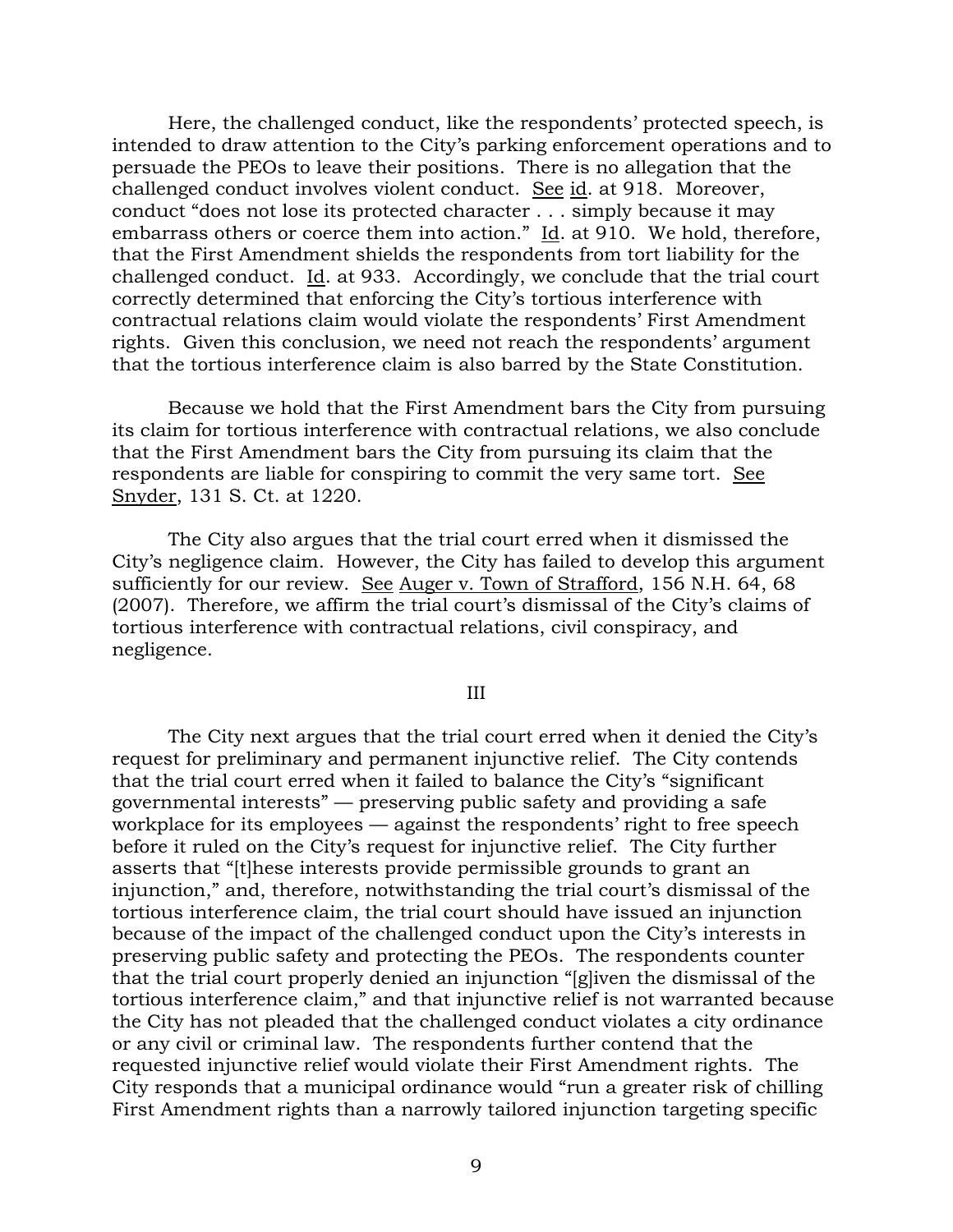misconduct by specific individuals." The question before us, therefore, is whether the trial court erred when, solely because it had dismissed the underlying tortious interference claim, it denied the City's request for injunctive relief without considering the particular circumstances of the case.

As a threshold matter, we address the respondents' argument that the issue of whether the trial court erred when it denied the City's request for injunctive relief was "not stated as a question presented in [the City's] notice of appeal, and is accordingly improper pursuant to Rule 16(b) of this Court." See Sup. Ct. R. 16(3)(b). Supreme Court Rule 16(3)(b) provides, in relevant part:

While the statement of a question [in a brief] need not be worded exactly as it was in the appeal document, the question presented shall be the same as the question previously set forth in the appeal document. The statement of a question presented will be deemed to include every subsidiary question fairly comprised therein.

Id. The City's notice of appeal presented the question of "whether the [trial] court erred in failing to balance the public employees' right to work without substantial interference, harassment, and intimidation against the private parties' right[ ] to protest governmental operations[.]" We conclude that the question presented by the City in its notice of appeal fairly encompasses the injunction issue before us. See Axenics, Inc. v. Turner Constr. Co., 164 N.H. 659, 668 (2013).

"It is within the trial court's sound discretion to grant an injunction after consideration of the facts and established principles of equity." Town of Atkinson v. Malborn Realty Trust, 164 N.H. 62, 66 (2012). The decision to grant equitable relief "necessarily depends upon the factual circumstances in each case." Exeter Realty Co. v. Buck, 104 N.H. 199, 200 (1962). "[B]ecause the division line between equity and law is not precise . . . courts have considerable discretion in determining whether equity should intervene to aid litigants in the protection of their legal rights." Sands v. Stevens, 121 N.H. 1008, 1011 (1981) (quotation omitted). We will uphold the decision of the trial court with regard to the issuance of an injunction absent an error of law, an unsustainable exercise of discretion, or clearly erroneous findings of fact. Town of Atkinson, 164 N.H. at 66.

Here, the trial court did not consider the factual circumstances of the case prior to making its determination as to whether injunctive relief was warranted. Although the City expressly pleaded only two underlying claims in its petition for injunctive relief — tortious interference with contractual relations and civil conspiracy — the City also specifically alleged that: (1) the PEOs "felt intimidated and harassed and have been unable to perform their job duties"; (2) the respondents act "with the purpose and intention of preventing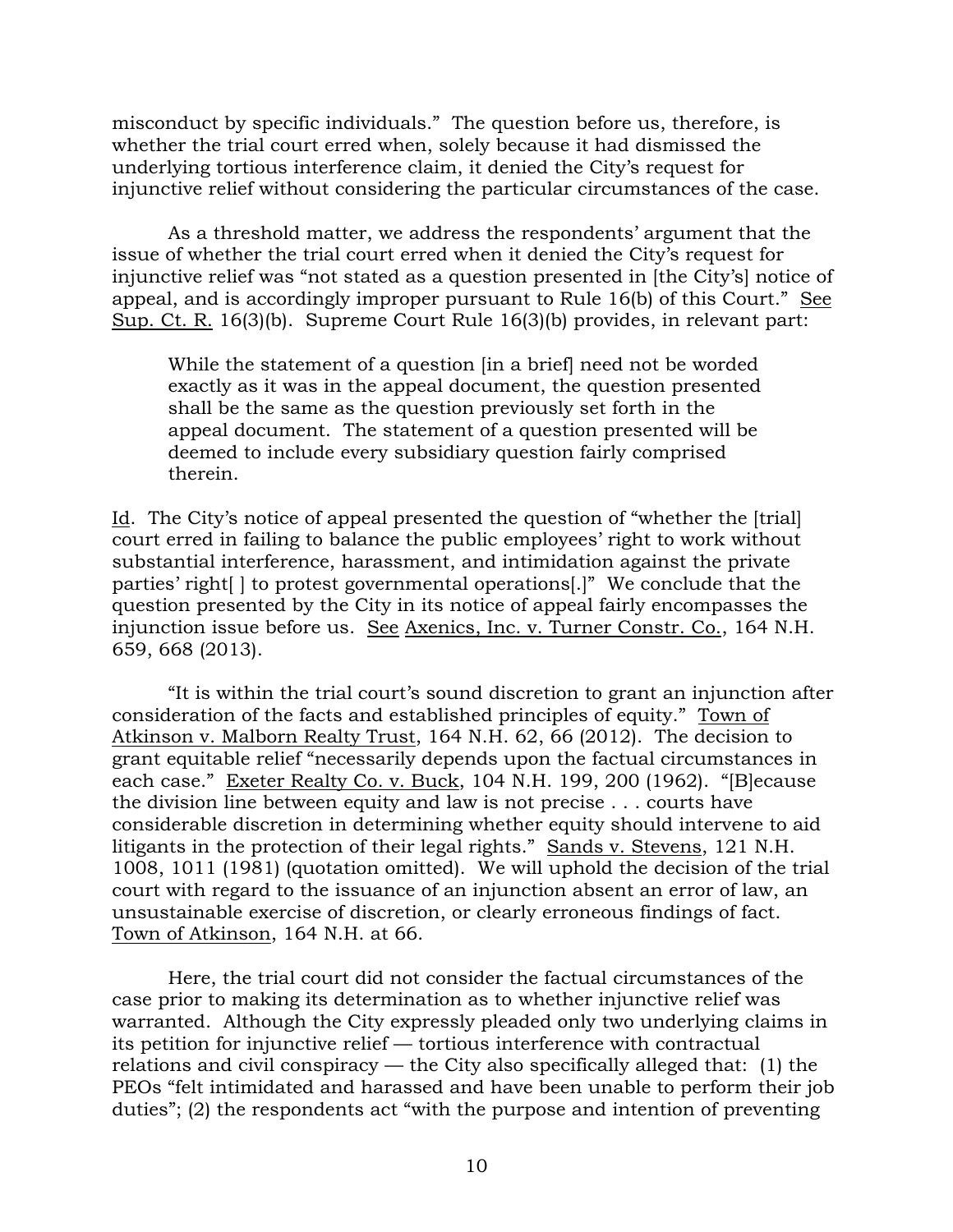the PEOs from doing their jobs"; (3) the respondents "frequently follow and surround individual PEOs in groups of one, two, or more, an inherently intimidating act;" (4) the respondents "place the PEOs and the public in danger, both by their distracting behavior and also as a result of their disregard for rules of the road"; and (5) the challenged conduct "agitates the public, often creating hostile exchanges between members of the public and [the] Respondents that place the PEOs, the public, and the Respondents in danger," resulting, on one occasion, in a "physical altercation between Respondent Cleaveland and a member of the public."

The City has consistently argued that, even if the tortious interference claim is dismissed, it is entitled to equitable relief based upon its "significant governmental interests" in "providing a safe workplace for its employees" and "preserving public safety and order." The trial court disagreed, and denied the City's request for injunctive relief "[g]iven the dismissal of the tortious interference claim." We hold that the trial court erred when, solely because it had dismissed the underlying tortious interference claim, it denied injunctive relief without considering all the factual circumstances of the case.

Although the City's petition could perhaps have been drafted with more precision, New Hampshire is a notice pleading jurisdiction, and, "[a]s such, we take a liberal approach to the technical requirements of pleadings." Porter v. City of Manchester, 151 N.H. 30, 43 (2004) (quotation omitted). That the City did not set forth its factual allegations and legal theories as a separate count seeking injunctive relief is not fatal to its request; nor does it constrain the trial court in undertaking an inquiry as to whether the specific circumstances of the case warrant equitable relief. See 27A Am. Jur. 2d Equity § 2 (2008) (stating that court sitting in equity is "less hampered by technical difficulties" and "is not shackled by rigid rules of procedure").

In light of the City's allegations that the challenged conduct threatens the safety of the PEOs, pedestrians, and the motoring public, and given the testimony of the PEOs at the hearing, we hold that the trial court erred when it failed to consider the particular factual circumstances of the case and whether an injunction should issue based upon the governmental and policy interests asserted by the City. See Murray v. Lawson, 649 A.2d 1253, 1263 (N.J. 1994) (granting injunction "pursuant to the court's authority to grant equitable relief to enforce a valid public policy of [the] State"); cf. RSA 642:1, I (2007) (making it unlawful to use "intimidation . . . or engage[ ] in any other unlawful conduct with a purpose to hinder or interfere with a public servant"). Accordingly, we vacate the trial court's denial of the City's request for injunctive relief, and remand for the trial court to address the issue of whether the governmental interests and factual circumstances asserted by the City in its petition are sufficient to warrant properly tailored injunctive relief.